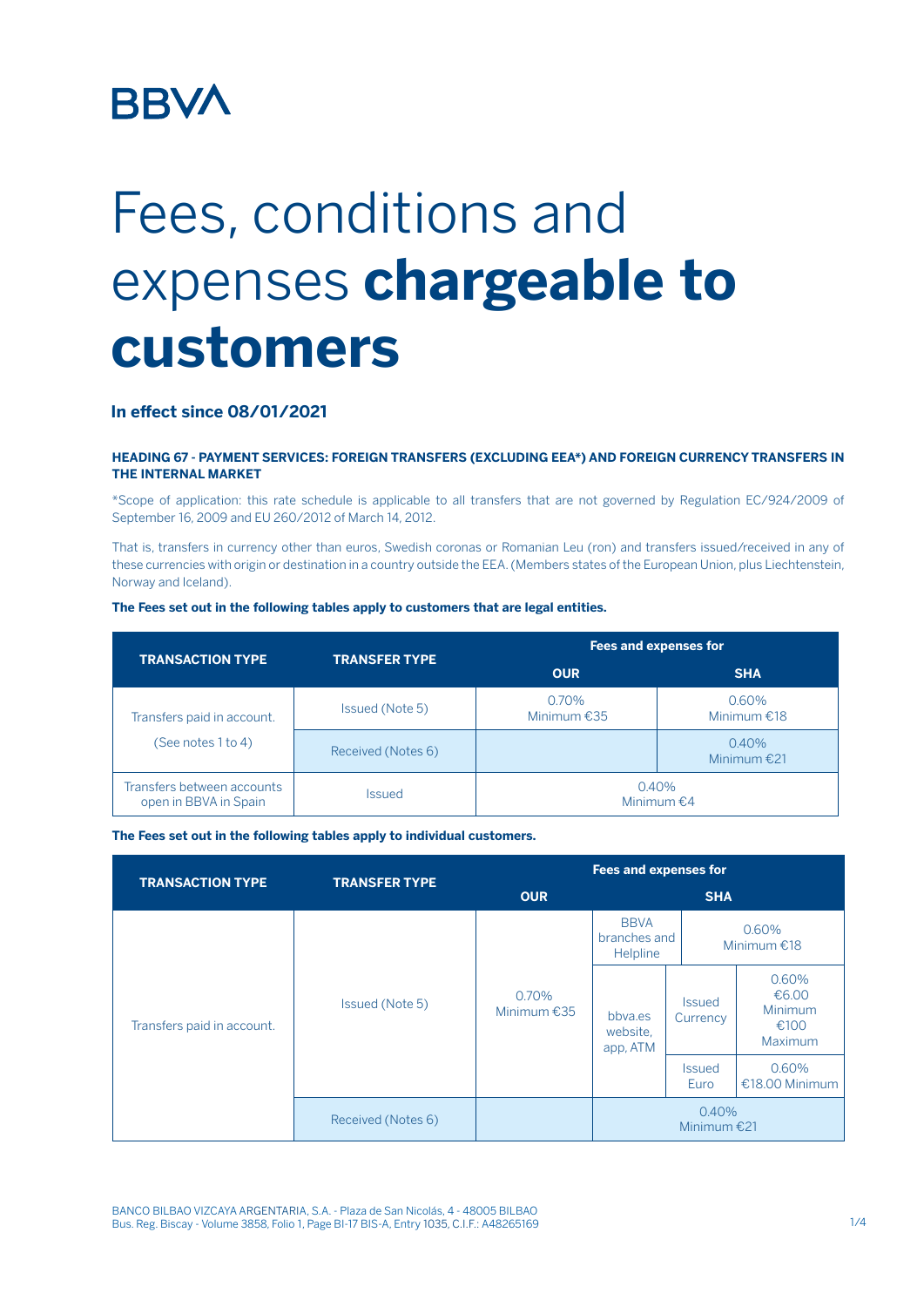

| - Transfers between accounts<br>open in BBVA in Spain | ssued | $0.40\%$<br>Minimum $\epsilon$ 4 |
|-------------------------------------------------------|-------|----------------------------------|
|-------------------------------------------------------|-------|----------------------------------|

#### **Additional transfer fees are applicable to both natural and legal persons**

| <b>PURPOSE</b>                                                                                                                                                                                                                            | $\frac{0}{0}$ | <b>MINIMUM euros</b> |  |  |
|-------------------------------------------------------------------------------------------------------------------------------------------------------------------------------------------------------------------------------------------|---------------|----------------------|--|--|
| Urgent transfers (see note 9)                                                                                                                                                                                                             | 0.15          | 2.50                 |  |  |
| Transfers that are issued and received with insufficient or incorrect information are<br>charged an additional fee of (see Note 5 for transfers issued and note 6 for transfers<br>received)                                              |               | €15                  |  |  |
| Fee for the cancellation, return or modification of transfers, at the payer's expense<br>(see note 12).                                                                                                                                   |               | £20                  |  |  |
| Fee for requesting data regarding their origin (see note 7) or application (see note 8)<br>at the customer's request.                                                                                                                     |               | €20                  |  |  |
| The total transfer expenses (telex, Swift, EBA) per transaction shall be charged (see<br>Note 14)                                                                                                                                         |               | £10                  |  |  |
| There is an additional charge of 3.00 euros per request for the costs of issuing and sending a copy of the message (Swift) sent<br>by the origin entity to support the execution of the order                                             |               |                      |  |  |
| When the payer gives instructions for special actions to be taken for alerting or<br>contacting or for any special communications with the beneficiary, which might<br>prevent the automatic processing of the transaction (see Note 11). |               | €15                  |  |  |

- **NOTE 1** For the purposes of executing the payment transaction, business days are understood to be days on which the payment service providers for the ordering party and the beneficiary in the transaction are open for business. In the case of payment accounts contracted electronically, the schedule corresponding to the location of the registered office of the contracted payment-service provider shall apply.
- **NOTE 2** In the event of a discrepancy or litigation between the customer and the bank due to the processing of a foreign transfer, the customer must apply in writing to the BBVA Customer Service Department, Apartado de Correos 1.598FD, or to the BBVA GROUP CUSTOMER OMBUDSMAN, Apartado de Correos 14.460, 28080 MADRID.

In complaints or claims submitted by users of payment services in relation to the rights and obligations arising from Titles II and III of Royal Decree-Law 19/2018, of November 23, on payment services, Customer Services or the Customer Ombudsman must respond no later than fifteen business days of receipt of the complaint or claim. Exceptionally, if no response can be given within 15 business days for reasons outside the control of the Customer Care Service or the Customer Ombudsman, the competent body will send a provisional response where it clearly indicates the reasons for the delay in responding and specifies the deadline for receiving the final response. At all events, the final response must be received within one month.

- **NOTE 3** Customers ordering a transfer abroad must specify the expense clause under which they wish to make the payment, by choosing one of the following options:
	- OUR Option: The transferring entity transfers the full amount of the order, settling the value of the order and all related fees and expenses with the ordering party. As a result, no fees or expenses will be deducted from the beneficiary.
	- SHA option: The transferring entity transfers the full amount of the order, settling the amount of the order plus the ordering party's fees and expenses with the ordering party. The other entities involved may deduct their fees and expenses from the amount received, paying the corresponding net amount to the final beneficiary. In summary, the ordering party pays the fees and expenses of the ordering bank, and the beneficiary pays all other fees and expenses.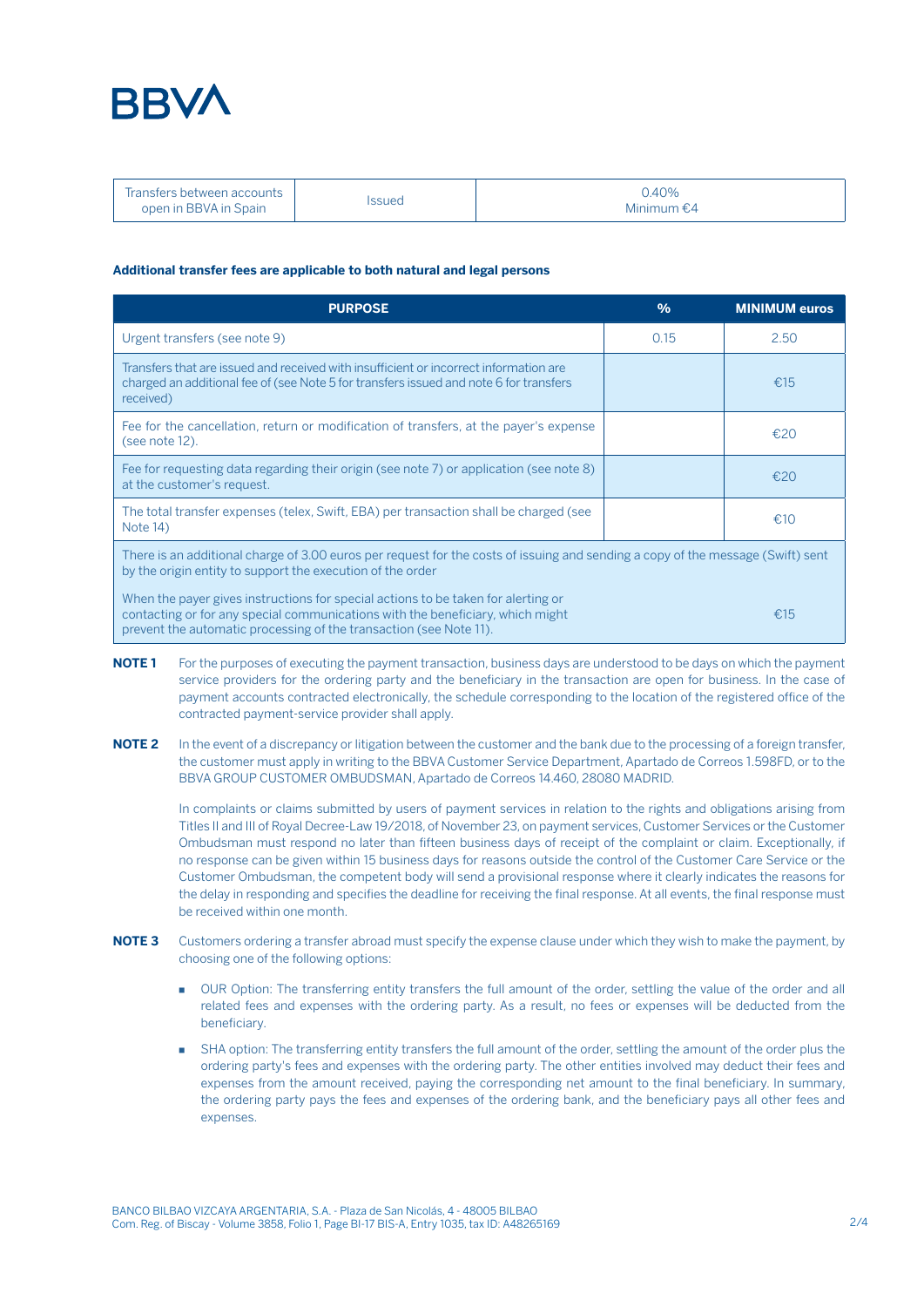

- BEN Option: The ordering entity may deduct its fees and expenses from the amount of the original order, and transfer the resulting amount to its destination. The other entities involved may deduct their fees and expenses from the amount received, paying the resulting amount to the final beneficiary.
- **In application of articles 1, 34, 35 of Royal Decree-Law 19/2018, on Payment Services, these expense options will be** available for the issue of transfers in the following cases:
- **E** SHA. In any case.
- BEN and OUR. Transfers made in the currencies of countries outside the European Economic Area and transfers in any currency with destination outside the European Economic Area.
- **If the ordering customer does not specify the expense clause, the transfer will be executed using the SHA option.**
- **NOTE 4** The exchange rates applicable to transfers issued in currencies other than the one in which the customer is debited, or that are paid to the customer in a currency other than the one received, shall be either those published each day by the Bank for amounts of 3,000 euros or less, or the equivalent thereof, or those fixed by the entity based on market rates; these shall be based on the buy rate on the payment date or the sell rate on the date the transfer is accepted. If the transfer issued is returned, the exchange rate applicable to the return may differ from that applied when the transfer was accepted.
- **NOTE 5** The customer must provide the Bank with the following information to accept and issue transfers:
	- **. The full valid International Bank Account Number (IBAN) of the ordering party, except for orders that are made** against over-the-counter deposits.
	- Name or registered name and full address of the ordering party and their NIF, as applicable.
	- Name or registered name of beneficiary
	- The SWIFT (BIC) code of the beneficiary's entity/branch.
	- The beneficiary's full and valid international bank account (IBAN), In the absence thereof, the complete account number of the beneficiary that permits payment at the destination or other form of payment.
	- Amount and currency of transfer.
	- **D** Option for collecting fees and expenses (SHA, BEN or OUR).

The omission of any of the data indicated above will incur the charge of an additional fee of 15.00 euros to the ordering party. This additional fee will be charged after notifying the customer and receiving their agreement.

- **NOTE 6** If the payment does not contain a complete and correct IBAN for the payment, the payment order received cannot be automatically processed. In these cases, the Bank will do everything possible to obtain the necessary data to pay the transfer, in which case the customer will be charged an additional fee prior to processing, after first obtaining their agreement, although the Bank reserves the right to return the transfer to its origin as soon as possible.
- **NOTE 7** This fee will only be applied if this request for data on its origin goes beyond the information the Bank is obliged to provide in virtue of the specifications of Annex IV of Circular 5/2012, of June 27.
- **NOTE 8** The fee for requesting data relating to the application will only be charged if the data is provided within the period established by the Bank for issuing the transfer.
- **NOTE 9** Those executed at the behest of the customer on the same day to credit the beneficiary's bank account, also on the same day. They must allow for automated processing, so the charge and payments accounts must be identified with the technically correct and valid IBAN and BIC, or failing that, the beneficiary's valid BIC and account number to enable payment at the destination.
- **NOTE 10** The mailing expenses generated in each dispatch will be charged as specified in HEADING 00 of the fee schedule, conditions and expenses applicable to customers.
- **NOTE 11** Automatic processing is not possible when the credit account is technically incorrect or missing.
- **NOTE 12** If the payee's or payer's payment service provider passes on any fees or expenses for canceling, changing, returning or